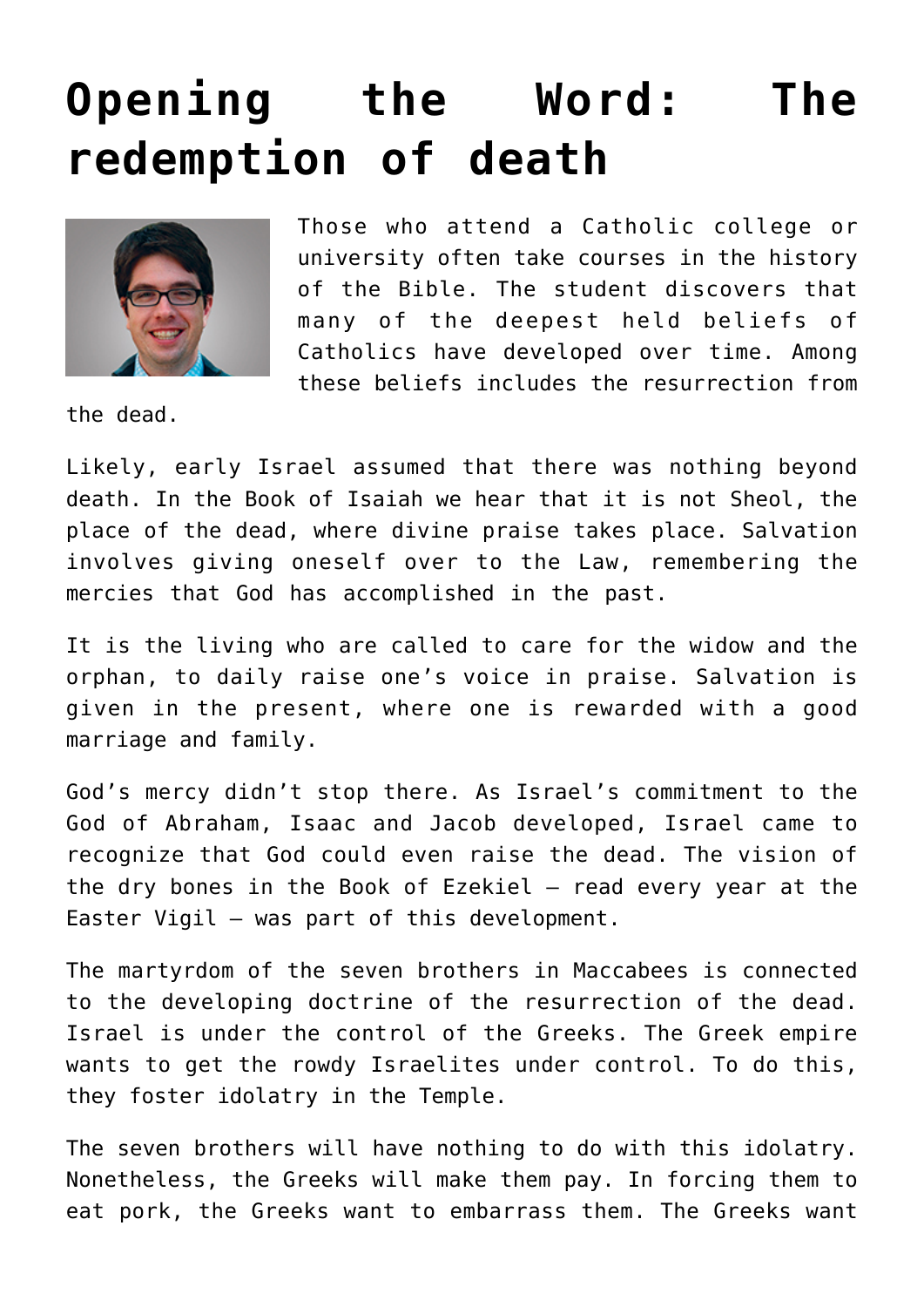them to deny the power of God.



For their refusal, they are martyred. And as they suffer death, the second and fourth brothers profess their faith in God. The God whom they adore through following the Law will be faithful even unto death. Their bones shall once more receive flesh. They shall rise from the dead.

2 Maccabees was written in the first century B.C., a century or so before the birth of Jesus Christ. This profession of faith in the resurrection of the dead remained controversial in Israel in the first century. One of the religious renewal movements in Israel (the Sadducees) denied the resurrection of the dead. And they challenge Jesus on this very point.

They do so by introducing to Jesus a puzzle of sorts. There is a woman who loses husband after husband. Each time, she marries a brother. Seven times, she remarries. In the resurrection of the dead, who will she be married to?

Jesus, as he often does, refuses the terms. The resurrection of the dead is not a return to this life. The resurrection of the dead is not a benign afterlife where we're reunited with our spouse, children and pets.

Rather, the resurrection of the dead is about divine fidelity. The God who has been faithful will be faithful even unto death. Jesus professes this not in the abstraction, but as one who will be raised from the dead through the Father's fidelity.